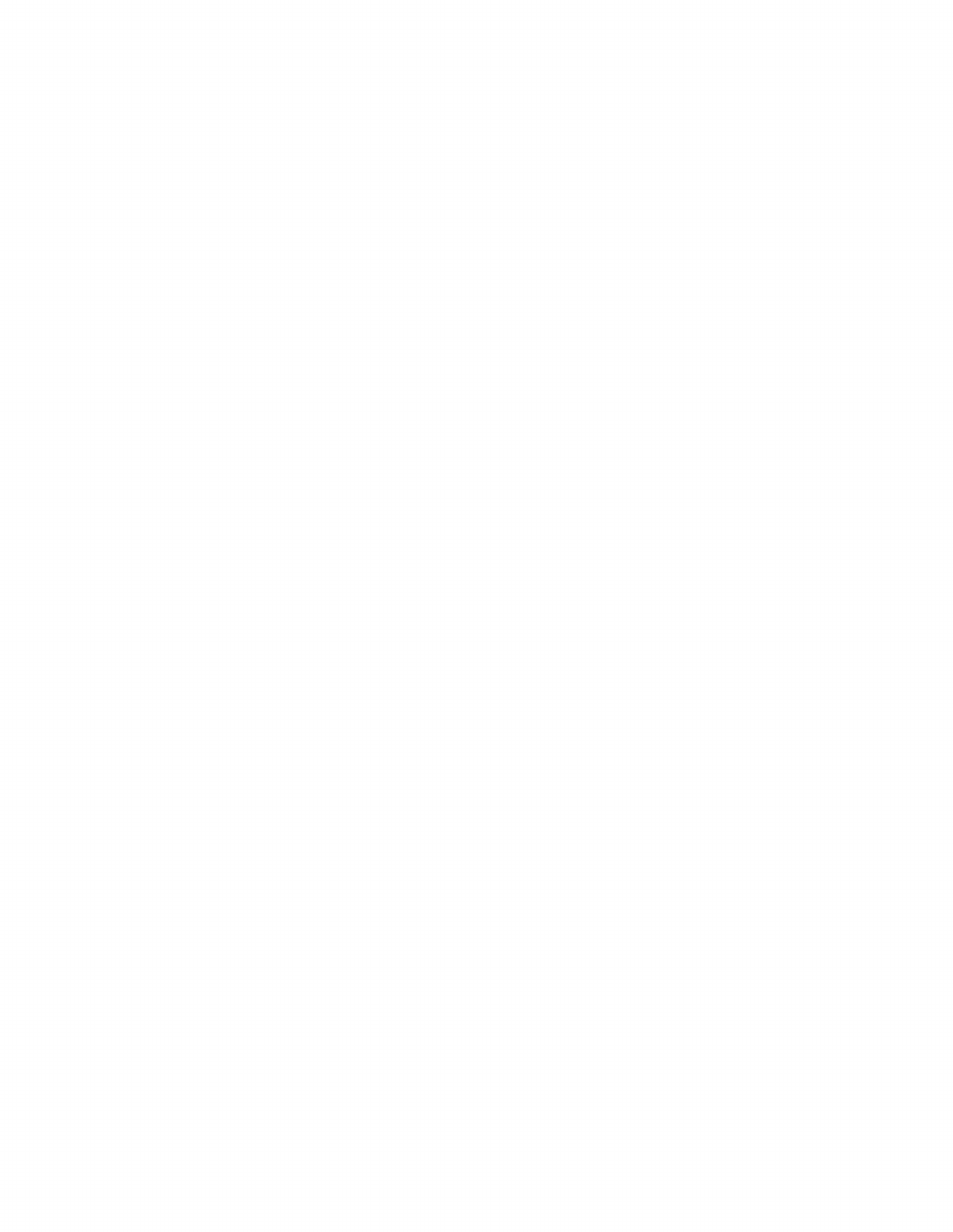Registration SI/88-11 20 January, 1988

CONSTITUTION ACT, 1982

**Constitution Amendment Proclamation, 1987 (Newfoundland Act)**

By Her Excellency the Right Honourable Jeanne Sauvé, Governor General and Commander-in-Chief of Canada

To All to Whom these Presents shall come,

Enregistrement TR/88-11 20janvier 1988

LOI CONSTITUTIONNELLE DE 1982

**Proclamation de 1987 modifiant la Constitution (Loi sur Terre-Neuve)**

Par Son Excellence la très honorable Jeanne Sauvé, gouverneur général et commandant en chef du Canada

**A** tous ceux qu'il appartiendra,

Salut **:**

# Greeting:

**JEANNE SAUVÉ** 

JEANNE SAUVE

### A Proclamation

Whereas section 13 of the Constitution Act, 1982 provides that an amendment to the Constitution of Canada may be made by proclamation issued by the Governor General under the Great Seal of Canada where so authorized by resolutions of the Senate and House of Commons and of the legislative assembly of each province to which the amendment applies;

And Whereas the Senate, the House of Commons and the House of Assembly of the Province of Newfoundland have, by resolution, authorized an amendment to the Constitution of Canada to be made by proclamation issued by the Governor General under the Great Seal of Canada;

And Whereas the Queen's Privy Council for Canada has advised me to issue this proclamation;

Now Know You that I do issue this proclamation amending the Constitution of Canada in accordance with the schedule hereto.

- In testimony whereof **I** have caused these Letters to be made Patent and the Great Seal of Canada to be hereunto affixed.
- At Government House, in the City of Ottawa, this twentysecond day of December in the Year of Our Lord One Thousand Nine Hundred and Eighty-seven.

# **By** Command,

RAY HNATYSHYN HARVIE ANDRE

*Registrar General of Canada Attorney General of Canada*

BRIAN MULRONEY

*Prime Minister of Canada*

Proclamation

Attendu : que l'article 13 de la Loi constitutionnelle de 1982 prévoit que la Constitution du Canada peut être modifiée par proclamation du gouverneur général sous le grand sceau du Canada, autorisée par des résolutions du Sénat, de la Chambre des communes et de l'assemblée législative de chaque province concernée;

Que le Sénat, la Chambre des communes et l'Assemblée législative de la province de Terre-Neuve ont, par résolution, autorisé la modification de la Constitution du Canada par proclamation du gouverneur général sous le grand sceau du Canada;

Que le Conseil privé de la Reine pour le Canada m'a demandé de prendre la présente proclamation,

Sachez que je proclame la Constitution du Canada modifiée en conformité avec l'annexe ci-jointe.

En foi de quoi, j'ai rendu les présentes lettres patentes et y ai fait apposer le grand sceau du Canada.

Fait en ma résidence d'Ottawa, le vingt-deuxième jour de décembre de l'an de grâce mil neuf cent quatre-vingt-sept.

Par ordre,

Le registraire général du Canada

HARVIE **ANDRE**

du Canada RAY HNATYSHYN

Le procureur général

*Le premier ministre du Canada*

#### BRIAN MULRONEY